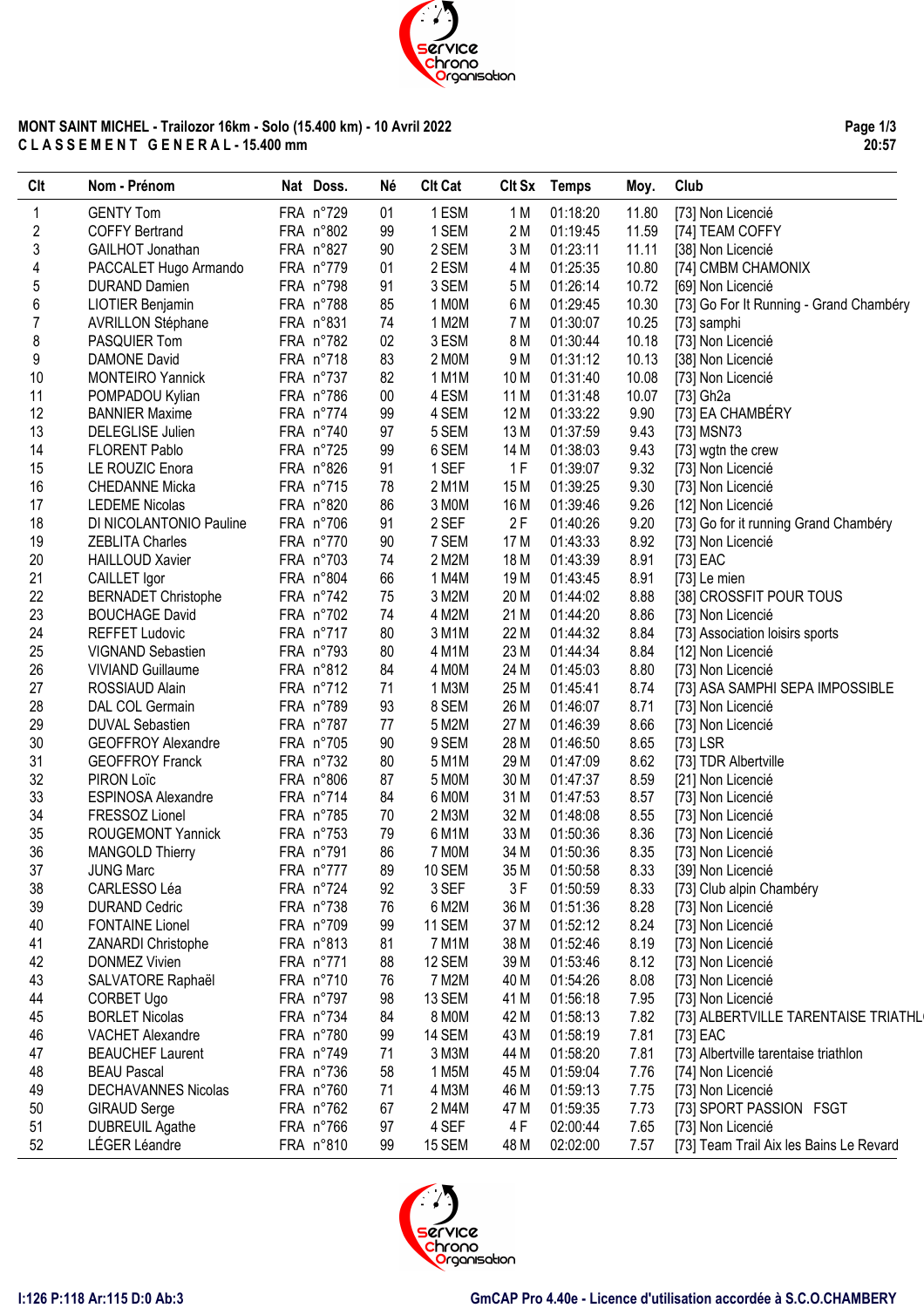

## **MONT SAINT MICHEL - Trailozor 16km - Solo (15.400 km) - 10 Avril 2022 C L A S S E M E N T G E N E R A L - 15.400 mm**

**Page 2/3 20:57**

| Clt | Nom - Prénom                       | Nat Doss. | Né | <b>Clt Cat</b>     | Clt Sx | Temps    | Moy. | Club                          |
|-----|------------------------------------|-----------|----|--------------------|--------|----------|------|-------------------------------|
| 53  | CONSTANTIN-BERTIN Damien FRA n°769 |           | 82 | 8 M1M              | 49 M   | 02:02:27 | 7.55 | [73] Non Licencié             |
| 54  | <b>BONAVENTURE Christophe</b>      | FRA n°701 | 82 | 9 M1M              | 50 M   | 02:02:27 | 7.55 | [73] Non Licencié             |
| 55  | PULLIERO Alexandre                 | FRA n°720 | 86 | 9 M0M              | 51 M   | 02:04:02 | 7.45 | [38] Non Licencié             |
| 56  | POUPON Cédric                      | FRA n°784 | 80 | 10 M1M             | 52 M   | 02:04:17 | 7.44 | [74] Non Licencié             |
| 57  | <b>CABODI Maxime</b>               | FRA n°775 | 96 | 16 SEM             | 53 M   | 02:04:40 | 7.41 | [73] Non Licencié             |
| 58  | <b>CHRISTIANN Alexis</b>           | FRA n°758 | 98 | 17 SEM             | 54 M   | 02:04:46 | 7.41 | [74] Les givrés du mont-blanc |
| 59  | <b>MICHEL François</b>             | FRA n°767 | 78 | 11 M1M             | 55 M   | 02:05:01 | 7.39 | [73] Non Licencié             |
| 60  | PERROT Sébastien                   | FRA n°818 | 75 | 8 M2M              | 56 M   | 02:05:20 | 7.37 | [73] Activ athlon             |
| 61  | DOS SANTOS PACHECO Ines            | FRA n°757 | 88 | 5 SEF              | 5F     | 02:05:58 | 7.34 | [73] Non Licencié             |
| 62  | <b>GUIRIMAND Stephane</b>          | FRA n°822 | 59 | 2 M5M              | 57 M   | 02:06:06 | 7.33 | [73] EAC                      |
| 63  | <b>MENARD Anthony</b>              | FRA n°723 | 89 | 18 SEM             | 58 M   | 02:06:57 | 7.28 | [73] Non Licencié             |
| 64  | <b>BRUNIER Guillaume</b>           | FRA n°711 | 81 | 12 M1M             | 59 M   | 02:07:18 | 7.26 | [73] SPS FOOTBALL             |
| 65  | <b>CAROTENUTO Franseco</b>         | FRA n°728 | 88 | 19 SEM             | 60 M   | 02:08:36 | 7.19 | [73] Non Licencié             |
| 66  | <b>AGA Clement</b>                 | FRA n°730 | 89 | <b>20 SEM</b>      | 61 M   | 02:09:20 | 7.15 | [73] Non Licencié             |
| 67  | <b>VESCHETTI Yannick</b>           | FRA n°790 | 79 | 13 M1M             | 62 M   | 02:09:22 | 7.14 | [73] Non Licencié             |
| 68  | NAEGELEN Héloïse                   | FRA n°746 | 82 | 1 M1F              | 6F     | 02:09:26 | 7.14 | [73] Non Licencié             |
| 69  | <b>BERTRAND Arnaud</b>             | FRA n°754 | 73 | 9 M2M              | 63 M   | 02:09:36 | 7.13 | [73] TTALB                    |
| 70  | <b>BECARD Dominique</b>            | FRA n°808 | 58 | 1 M <sub>5</sub> F | 7 F    | 02:09:45 | 7.12 | [51] DAC Reims                |
| 71  | CHEVASSUT Olivier                  | FRA n°809 | 62 | 3 M5M              | 64 M   | 02:10:22 | 7.09 | [38] Non Licencié             |
| 72  | <b>HAUMONTÉ Cécile</b>             | FRA n°763 | 71 | 1 M3F              | 8F     | 02:11:54 | 7.01 | [73] Non Licencié             |
| 73  | CHEVASSUT Cécile                   | FRA n°823 | 93 | 6 SEF              | 9F     | 02:11:56 | 7.00 | [73] Team Trail Aix-les-Bains |
| 74  | <b>BARTHALAY Julien</b>            | FRA n°741 | 79 | 14 M1M             | 65 M   | 02:12:13 | 6.99 | [73] Non Licencié             |
| 75  | <b>MONTMEAS Claudine</b>           | FRA n°783 | 80 | 2 M1F              | 10F    | 02:12:19 | 6.98 | [74] Non Licencié             |
| 76  | <b>GERMAIN Pierre</b>              | FRA n°814 | 78 | 15 M1M             | 66 M   | 02:12:21 | 6.98 | [73] Non Licencié             |
| 77  | CASAROTTO Joseph                   | FRA n°817 | 66 | 3 M4M              | 67 M   | 02:12:48 | 6.96 | [73] MALOLIBU                 |
| 78  | LECOQ Sophie                       | FRA n°805 | 85 | 1 MOF              | 11F    | 02:12:52 | 6.95 | [74] Non Licencié             |
| 79  | <b>DRAPIER Claire</b>              | FRA n°719 | 79 | 3 M1F              | 12F    | 02:13:28 | 6.92 | [69] Non Licencié             |
| 80  | <b>ZANNONI Clement</b>             | FRA n°751 | 96 | 21 SEM             | 68 M   | 02:13:29 | 6.92 | [38] Non Licencié             |
| 81  | <b>FAIVRE Vivien</b>               | FRA n°755 | 85 | 10 MOM             | 69 M   | 02:14:18 | 6.88 | [73] Non Licencié             |
| 82  | PATALAS Jonathan                   | FRA n°828 | 80 | 16 M1M             | 70 M   | 02:15:27 | 6.82 | [73] Non Licencié             |
| 83  | CHAPPELLAZ Stephane                | FRA n°781 | 77 | 10 M2M             | 71 M   | 02:15:29 | 6.82 | [73] Non Licencié             |
| 84  | <b>MUZEAU Laurent</b>              | FRA n°796 | 68 | 5 M3M              | 72 M   | 02:15:48 | 6.80 | [73] activathlon              |
| 85  | <b>BEILLARD Julie</b>              | FRA n°803 | 86 | 2 M <sub>OF</sub>  | 13F    | 02:15:57 | 6.80 | [69] Non Licencié             |
| 86  | <b>DELORME Thierry</b>             | FRA n°707 | 72 | 6 M3M              | 73 M   | 02:16:15 | 6.78 | [73] Non Licencié             |
| 87  | <b>NORELLI Anna</b>                | FRA n°768 | 81 | 4 M1F              | 14 F   | 02:16:37 | 6.76 | [73] Non Licencié             |
| 88  | <b>SEILLER Gregory</b>             | FRA n°739 | 81 | 17 M1M             | 74 M   | 02:17:47 | 6.71 | [38] Les mandarins Swimrun    |
| 89  | <b>VANON Mathieu</b>               | FRA n°825 | 88 | 22 SEM             | 75 M   | 02:17:52 | 6.70 | [73] Non Licencié             |
| 90  | <b>LELIEVRE Corinne</b>            | FRA n°743 | 65 | 1 M4F              | 15F    | 02:18:02 | 6.69 | [73] EAC                      |
| 91  | <b>BRAZIL Abilio</b>               | FRA n°824 | 71 | 7 M3M              | 76 M   | 02:18:29 | 6.67 | [73] EA Chambéry              |
| 92  | <b>DUPONT Constance</b>            | FRA n°708 | 79 | 5 M1F              | 16 F   | 02:19:32 | 6.62 | [73] Non Licencié             |
| 93  | FERBACH Jean                       | FRA n°748 | 85 | 11 M0M             | 77 M   | 02:19:38 | 6.62 | [73] TEAM TRAIL NOVALAISE     |
| 94  | ROMEO Jean-François                | FRA n°756 | 76 | 11 M2M             | 78 M   | 02:20:02 | 6.60 | [73] Non Licencié             |
| 95  | ROSE Aurélien                      | FRA n°811 | 98 | 23 SEM             | 79 M   | 02:20:26 | 6.58 | [38] TOD Army                 |
| 96  | <b>LEACY Sandie</b>                | FRA n°807 | 87 | 3 MOF              | 17F    | 02:20:31 | 6.58 | [73] Non Licencié             |
| 97  | <b>SGARZI Adeline</b>              | FRA n°759 | 88 | 7 SEF              | 18 F   | 02:23:01 | 6.46 | [73] Chambéry triathlon       |
| 98  | <b>LASSERRE Francis</b>            | FRA n°713 | 85 | 12 MOM             | 80 M   | 02:23:12 | 6.45 | [73] Non Licencié             |
| 99  | <b>LESOING Philippe</b>            | FRA n°745 | 67 | 4 M4M              | 81 M   | 02:23:48 | 6.43 | [73] VEO 2000 la Plagne       |
| 100 | <b>FASSIER Marie</b>               | FRA n°829 | 96 | 8 SEF              | 19F    | 02:25:15 | 6.36 | [73] Non Licencié             |
| 101 | <b>BOIN Gregory</b>                | FRA n°731 | 79 | 18 M1M             | 82 M   | 02:25:39 | 6.34 | [73] Activ Athlon             |
| 102 | LENEVEU Salomé                     | FRA n°795 | 96 | 9 SEF              | 20 F   | 02:26:13 | 6.32 | [73] Non Licencié             |
| 103 | <b>RENAULT Perrine</b>             | FRA n°794 | 94 | <b>10 SEF</b>      | 21 F   | 02:26:49 | 6.29 | [73] Non Licencié             |
| 104 | VANDERZYPPE Anthony                | FRA n°830 | 98 | 24 SEM             | 83 M   | 02:28:13 | 6.23 | [73] Samphi                   |
|     |                                    |           |    |                    |        |          |      |                               |